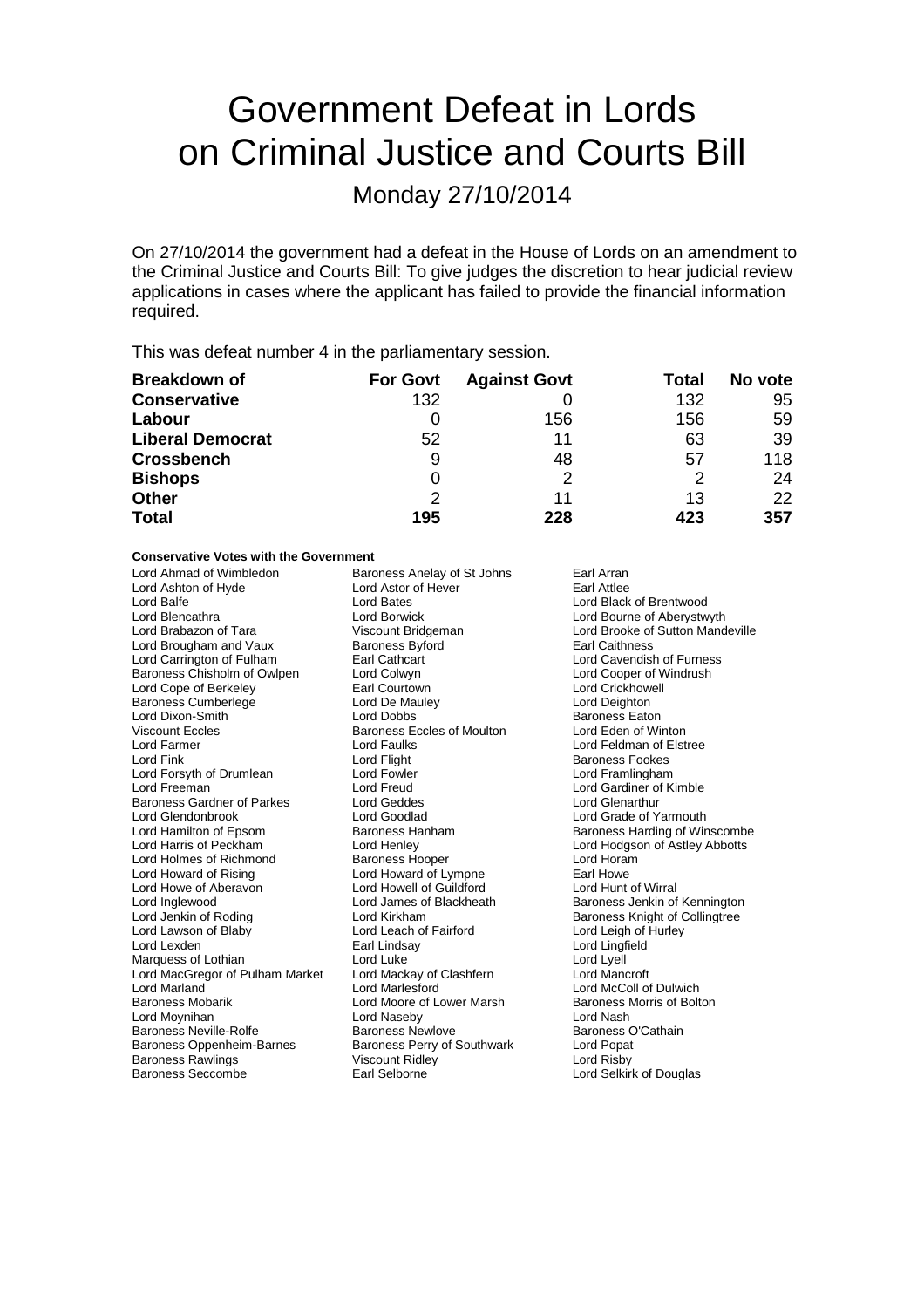Baroness Shephard of Northwold Lord Sherbourne Cord Sherbourne Cord Sherbourne Cord Sherbourne Cord Shrewsbury E Viscount Trenchard<br>
Baroness Verma<br>
Lord Wakeham

Lord Selsdon **Baroness Shackleton of Belgravia** Baroness Sharples<br>Baroness Shephard of Northwold Lord Sherbourne of Didsbury **Earl Shrewsbury** Lord Skelmersdale **Lord Spicer** Exercise Cord Stedman-Scott<br>
Lord Stewartby **Cord Stedman-Scott**<br>
Baroness Stowell of Beeston Lord Suri Exaroness Stowell of Beeston Lord Suri<br>
Lord Tebbit Lord Trefaarne Lord Taylor of Holbeach Lord Tebbit Lord Trefgarne Baroness Verma Lord Wakeham Baroness Wheatcroft

Viscount Younger of Leckie

#### **Conservative Votes against the Government**

#### **Labour Votes with the Government**

### **Labour Votes against the Government**

Baroness Blood Lord Boateng<br>
Lord Bragg<br>
Lord Brennan Lord Brookman Lord Campbell-Savours<br>
Viscount Chandos Coles Lord Christopher Lord Clarke of Hampstead Lord Clinton-Davis<br>
Baroness Corston Lord Cunningham of Felling Lord Drayson<br>
Lord Evans of Temple Guiting<br>
Lord Ealconer of Thoroton Baroness Jones of Whitchurch Lord Jordan<br>
Lord Kennedy of Southwark Baroness Kennedy of Cradley Lord Mandelson **Lord Maxton**<br>
Baroness McDonagh **Lord McFall of Alcluith** Baroness Morris of Yardley Lord Morris of Handsw<br>Baroness Nye Lord Patel of Bradford Lord Ponsonby of Shulbrede Lord Prescot<br>Baroness Quin<br>Lord Radice Lord Reid of Cardowan Baroness Rendell of Babergh<br>
Lord Rosser Lord Rowlands Baroness Taylor of Bolton Lord Temple-Morris Lord Temple-Morris Lord Tunnicliffe Lord Whitty<br>
Lord Woolmer of Leeds<br>
Baroness Worthington

Baroness Adams of Craigielea Lord Alli Lord Anderson of Swansea<br>Baroness Andrews Baroness Armstrong of Hill Top Lord Bach Baroness Armstrong of Hill Top Lord Bach<br>
Lord Berkeley Corp Baroness Blackstone Lord Bassam of Brighton Lord Berkeley **Constant Baroness Baroness Brighton**<br>
Lord Boateng Lord Boateng<br>
Lord Borrie Lord Bragg Lord Brennan Lord Brennan Lord Brooke of Alverthorpe<br>
Lord Brookman Lord Campbell-Savours Lord Carter of Coles Lord Christopher **Lord Clark of Windermere**<br>
Lord Clinton-Davis **Lord Collins of Highbury** Baroness Corston **Lord Cunningham of Felling** Lord Davidson of Glen Clova<br>Lord Davies of Stamford Lord Davies of Oldham **Baroness Dean of Thornton-I** Baroness Donaghy Baroness I<br>
Lord Dubs<br>
Lord Elder Lord Falconer of Thoroton Baroness Farrington of Ribbleton<br>
Lord Foulkes of Cumnock Baroness Gale Lord Foster of Bishop Auckland Lord Foulkes of Cumnock Baroness Gale<br>
Lord Gavron Baroness Gibson of Market Rasen Lord Giddens Lord Gavron **Carolic Communist Communist Communist Communist Communist Communist Communist Communist Communist Communist Communist Communist Communist Communist Communist Communist Communist Communist Communist Communist C** Lord Glasman Baroness Golding Lord Gordon of Strathblane Baroness Goudie Baroness Gould of Potternewton Lord Grantchester Lord Griffiths of Burry Port Lord Grocott Viscount Hanworth Lord Harris of Haringey **Lord Harrison** Lord Haskel<br>Lord Haworth **Collage Harrison** Baroness Hayter of Kentish Town Baroness Healy of Primrose Hill Lord Haworth Baroness Hayter of Kentish Town Baroness Healy of Primrose Healy of Primrose Healy of Primrose Healy of Primrose Healy of Primrose Healy of Primrose Healy of Primrose Healy of Primrose Healy example and Barone Baroness Hollis of Heigham Lord Howarth Lord Howarth Cord Hoyle<br>Lord Howie of Troon Baroness Howells of St Davids Lord Howie of Troon<br>
Baroness Hughes of Stretford Lord Hughes of Woodside Lord Hunt of Chesterton Baroness Hughes of Stretford Lord Hughes of Woodside Lord Hunt of Kings Heath Lord I airq Lord Jones Lord Hunt of Kings Heath Lord Irvine of Lairg Lord Jones Lord Kennedy of Southwark **Baroness Kennedy of Cradley** Baroness Kennedy of The Shaws<br>Baroness King of Bow **Baroness Kennedy of Cradley** Baroness Kinnock of Holyhead Baroness King of Bow Lord Kinnock Corporation Baroness Kinnock of Holyhead<br>
Lord Kinnock Lord King Lord Kinght of Weymouth Baroness Lawrence of Clarendo Lord Kirkhill Lord Knight of Weymouth Baroness Lawrence of Clarendon<br>
Lord Layard Lord Lea of Crondall Lord Lennie<br>
Lord Lea of Crondall Lord Layard **Latter Lord Lea of Crondall** Lord Lennie<br>
Lord Levy **Condall Lord Lea of Coatdyke** Lord Liddle Lord Levy **Baroness Liddell of Coatdyke** Lord Liddle<br>
Lord Lipsey **Baroness Lister of Burtersett** Lord Lympne Lord Lipsey Baroness Lister of Burtersett Lord Lympne Lord Macdonald of Tradeston Lord MacKenzie of Culkein Baroness Ma<br>
Lord Mandelson Lord Maxton Lord Maxton Lord McAvoy Lord McFall of Alcluith Baroness McIntosh of Hudnall<br>
Lord Mitchell Cord Monks Lord Mendelsohn Lord Mitchell Lord Monks Baroness Morgan of Huyton<br>
Lord Morris of Handsworth 
Lord Morris of Aberavon Baroness Nye Lord Patel of Bradford Lord Patel of Blackburn<br>
Lord Petel of Bradford Lord Patel of Blackburn<br>
Lord Pendry Baroness Pitkeathley Lord Plant of Highfield Baroness Pitkeathley<br>
Lord Prescott<br>
Baroness Prosser Baroness Quin **Baroness Cuin**<br>
Lord Reid of Cartvale **Baroness Rendell of Babergh** Baroness Ramsay of Cartvale Lord Rosser **Lord Rowlands** Cord Rowlands **Baroness Royall of Blaisdon**<br>Lord Sawyer **Baroness Scotland of Asthal** Baroness Sherlock Lord Sawyer **Baroness Scotland of Asthal** Baroness Scotland of Asthal Baroness S<br>Viscount Simon Baroness Smith of Basildon Lord Snape Viscount Simon **Baroness Smith of Basildon** Lord Snape<br>
Lord Soley **Communist Conditions**<br>
Lord Soley **Communist Communist Conditions**<br>
Lord Soley **Communist Communist Communist Communist Communist Communist Communist Comm** Lord Stevenson of Balmacara Lord Taylor of Black<br>
Lord Temple-Morris **Communisty** Baroness Thornton Lord Tomlinson Lord Turnberg<br>
Lord Tomlinson Lord Lord Turnberg<br>
Baroness Wall of New Barnet Lord Warner Lord Watson o Lord Warner **Abrah Corporat Lord Watson of Invergowrie**<br>Baroness Wheeler **Corporat Corporat Corporat Corporat Corporate Corporate Baroness Whitaker** Lord West of Spithead **Baroness Wheeler** Baroness Whitaker<br>
Lord Whitty **Baroness Wheeler** Baroness Wheeler<br>
Lord Whitty **Baroness Whitaker** Baroness Wheeler

Lord Davies of Stamford Lord Davies of Oldham Baroness Dean of Thornton-le-Fylde<br>Lord Desai Cores Baroness Donaghy Baroness Daroness Drake Lord Young of Norwood Green